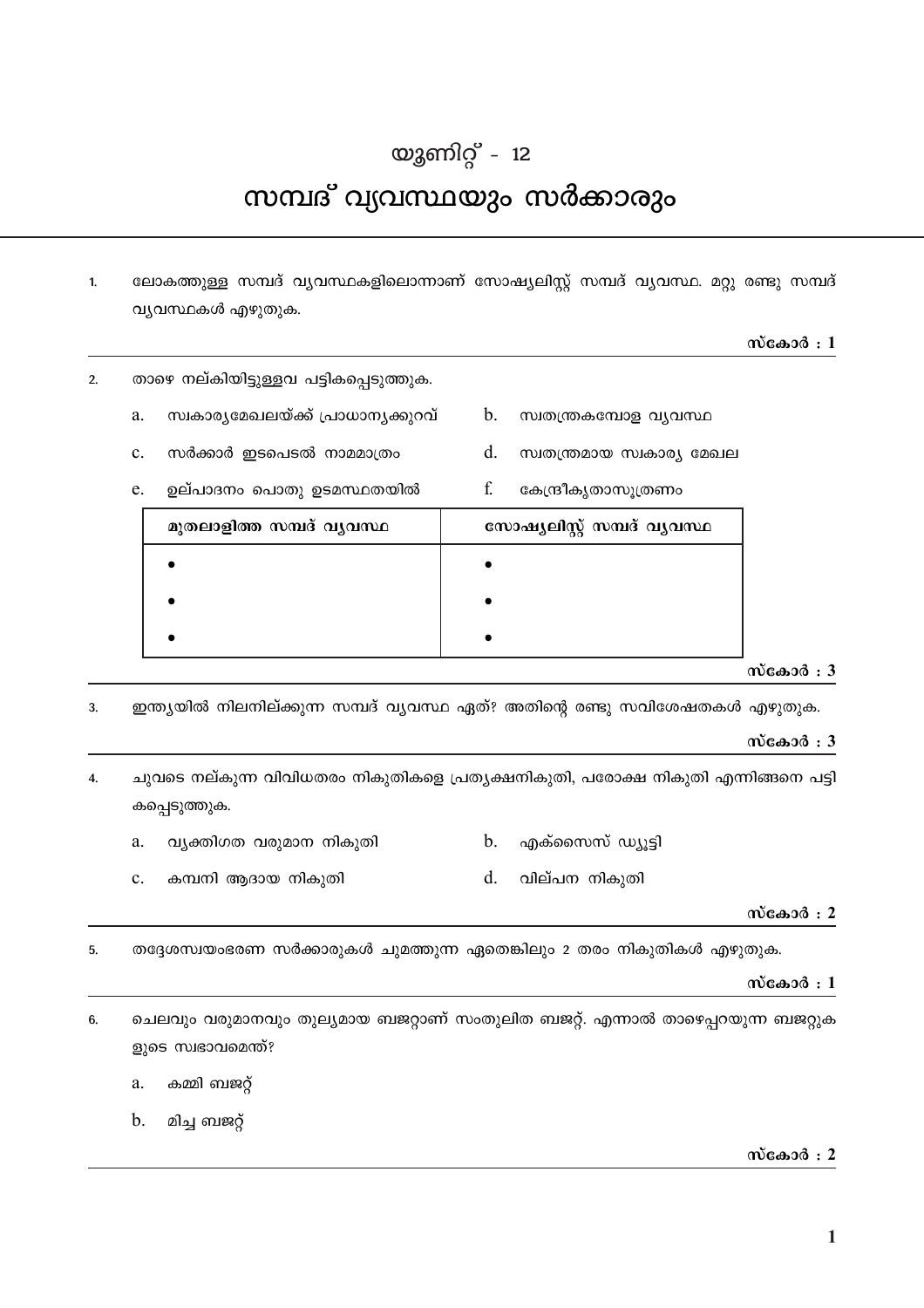- താഴെ നല്കുന്ന പൈ ഡയഗ്രം വിശകലനം ചെയ്ത് നൽകിയിട്ടുള്ള ചോദ്യങ്ങൾക്ക് ഉത്തരമെഴു  $\overline{7}$ . തുക.
	- കേന്ദ്രസർക്കാരിന് ഏറ്റവും അധികം വരുമാനം ലഭിക്കുന്നത് ഏത് നികുതിയിൽ നിന്ന്?  $\mathbf{a}$
	- $\mathbf b$ . സേവന നികുതിയിൽ നിന്ന് ലഭിക്കുന്നത് എത്ര കോടിരൂപ?
	- ഏറ്റവുമധികം പണം ലഭിച്ച നികുതിയേതര വരുമാനമാർഗമേത്?  $\mathbf{c}$ .
	- $d$ . ലാഭമിനത്തിൽ ലഭിച്ച എത്രകോടി രൂപയാണ്?



# സ്കോർ $: 4$

നികുതി യഥാസമയം ഒടുക്കുന്നത് രാഷ്ട്രപുരോഗതിയ്ക്കുപകരിക്കുമെന്നു പറയുന്നതെന്തുകൊണ്ട്? 8.

# സ്കോർ $: 2$

നികുതി യഥാസമയം ഒടുക്കാതിരിയ്ക്കുന്നത് രാഷ്ട്രപുരോഗതിക്കു തടസമുണ്ടാക്കുമെന്നു പറയാൻ 9. കാരണമെന്ത്?

# സ്കോർ $: 2$

പ്രത്യക്ഷനികുതിയും പരോക്ഷ നികുതിയും തമ്മിലുള്ള പ്രധാനവ്യത്യാസം എന്ത്?  $10.$ 

# സ്കോർ $: 2$

ബജറ്റിന്റെ പ്രധാനഘടകങ്ങൾ എഴുതുക.  $11.$ 

# സ്കോർ $: 3$

"സാമ്പത്തിക പ്രവർത്തനങ്ങളുടെ ദിശാബോധത്തിനുള്ള പ്രധാന ഉപാധി എന്ന നിലയിൽ ബജറ്റിന്  $12.$ വളരെ പ്രാധാന്യമുണ്ട്." നിങ്ങളുടെ അഭിപ്രായം എഴുതുക.

# സ്കോർ $: 3$